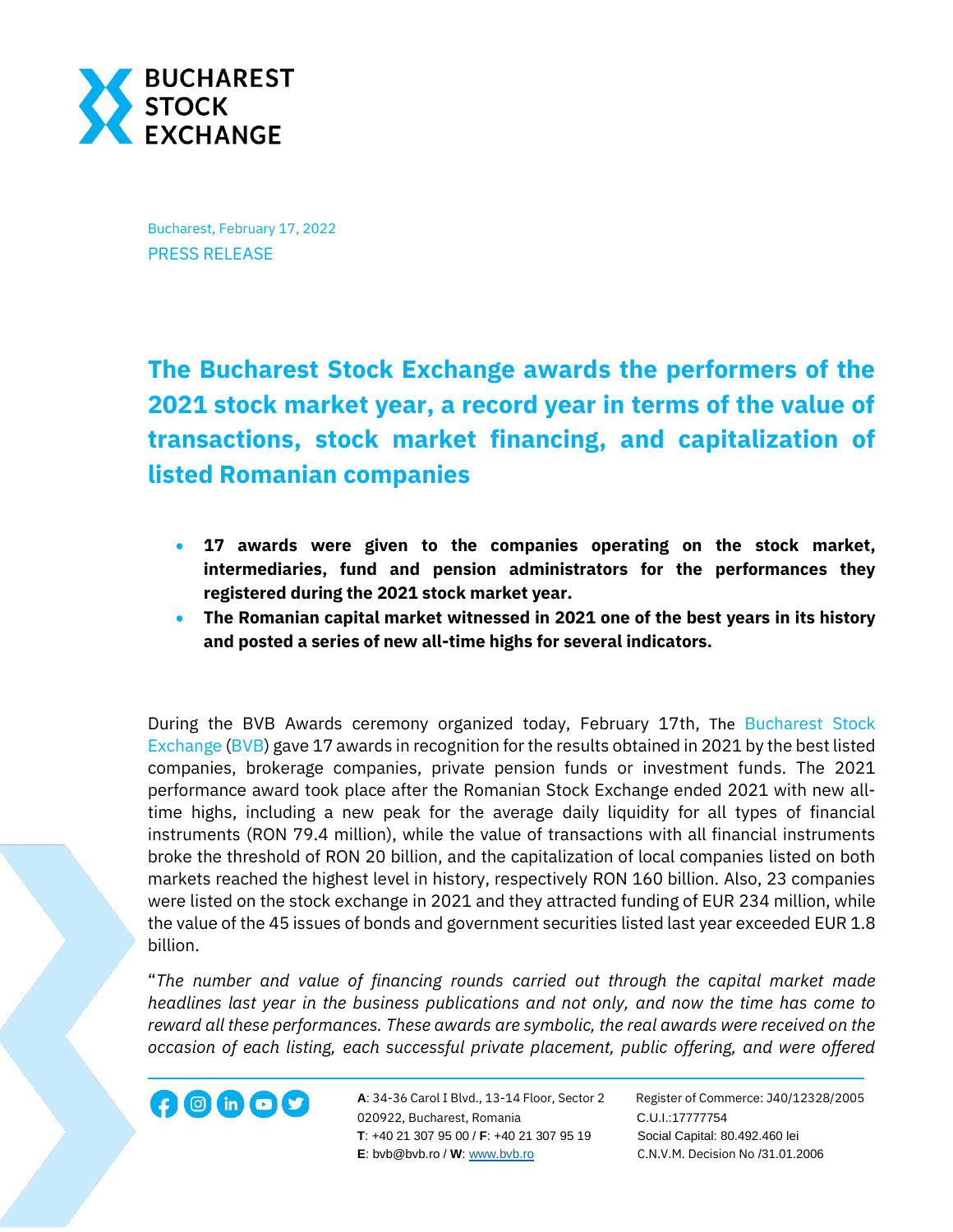

*directly by all those who are part of this ecosystem called the capital market. I congratulate the winners for everything they have achieved in 2021 and I am convinced that together we will continue to support the financing of the Romanian economy and companies*," said Radu Hanga, President of the Bucharest Stock Exchange.

"*The awards we give today are a recognition of the performance achieved in a year when novelty, innovation, and change meant business as usual. We closed 2021 with new companies on the stock exchange, new financial instruments available to investors, more retail investors, and a greater openness of the population to stock market investments. We maintain our goal of increasing liquidity and growing the weight of the stock market in the economy. We have very good premises, and we rely on a high interest expressed by companies to get financing through the stock market*," stated Adrian Tanase, CEO of the Bucharest Stock Exchange.

Out of the 17 awards, one was set by a public vote between February 1<sup>st</sup> and 13<sup>th</sup> for **The best** *journalist reporting on capital markets in 2021*. For the second time in a row, **The best communication with journalists of a listed company** was presented, an award set by a jury of journalists covering the field of capital markets, voting based on their experience and interaction with the listed companies.

| Nr. | <b>Category</b>                                                                                | <b>Winner</b>                   |
|-----|------------------------------------------------------------------------------------------------|---------------------------------|
| 1.  | The largest initial public offering of an entrepreneurial<br>company in 2021                   | Aquila Part Prod Com            |
| 2.  | The most traded share on BVB's Main Market in 2021                                             | Banca Transilvania              |
| 3.  | The most traded share on the AeRO market in 2021                                               | Safetech Innovations            |
| 4.  | The highest return for investors of a BET-XT company in<br>2021                                | <b>BRK Financial Group</b>      |
| 5.  | The issuer with the largest increase in liquidity in 2021                                      | TeraPlast                       |
| 6.  | The brokerage company of the year 2021                                                         | Swiss Capital                   |
| 7.  | The most active intermediary for increasing liquidity in 2021                                  | <b>BRK Financial Group</b>      |
| 8.  | The intermediary of the entrepreneurial companies on the<br>AeRO market in 2021                | TradeVille                      |
| 9.  | The most active intermediary on both BVB markets in 2021                                       | <b>BT Capital Partners</b>      |
| 10. | Capital market innovation award in 2021                                                        | <b>Autonom Services</b>         |
| 11. | Award for the implementation and promotion of green<br>financing on the capital market in 2021 | Raiffeisen Bank                 |
| 12. | Award for the implementation and promotion of green<br>financing on the capital market in 2021 | <b>BCR</b>                      |
| 13. | The best performing private pension fund Pillar II                                             | Generali Pensii                 |
| 14. | The best performing private pension fund Pillar III                                            | Allianz-Tiriac Pensii Private   |
| 15. | The best performing local investment fund in 2021                                              | <b>OTP Asset Management</b>     |
| 16. | The best journalist reporting on capital markets in 2021                                       | Liviu Popescu, Ziarul Financiar |

The 17 awards given for the performances recorded in 2021 are: